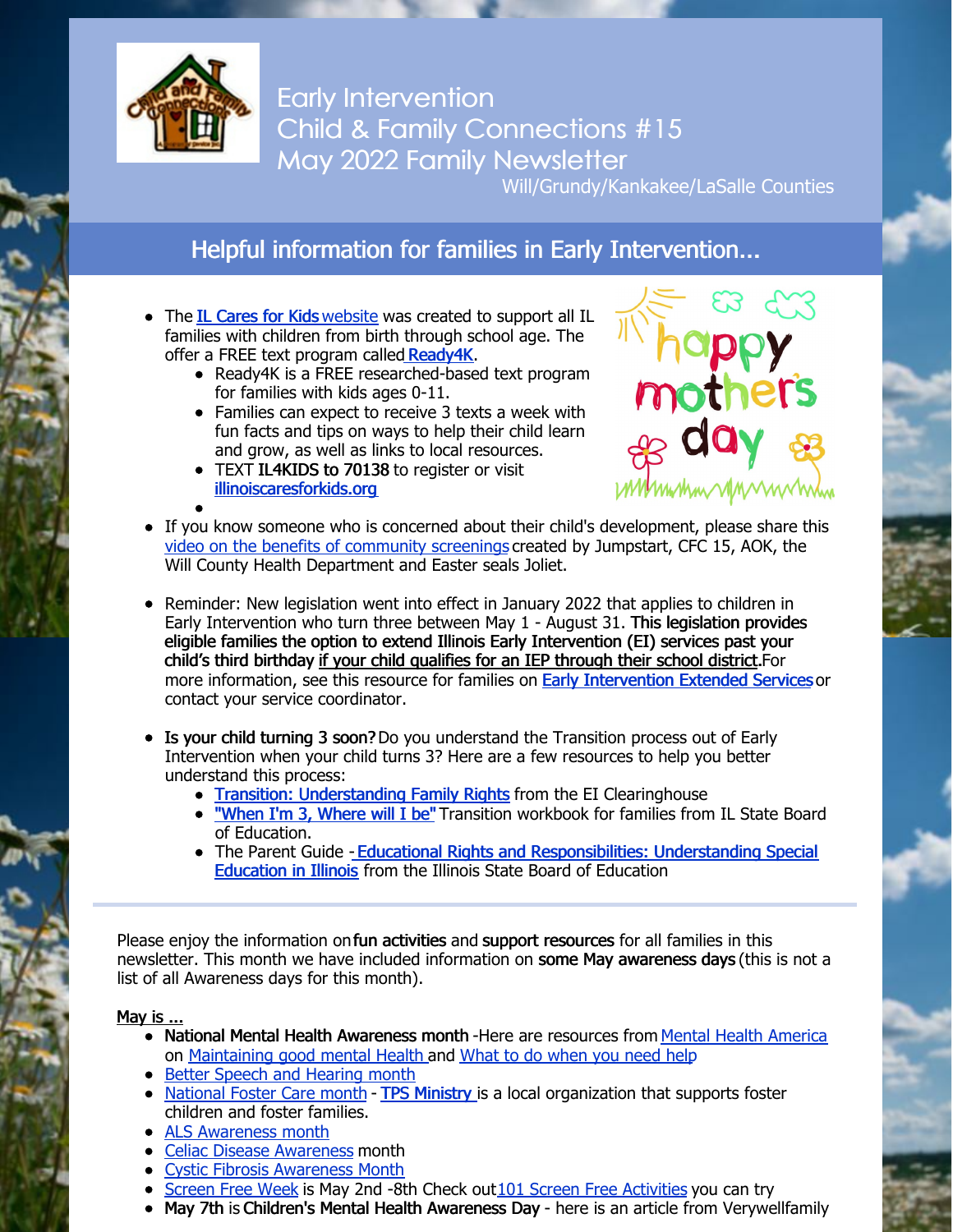on How to [Improve](https://www.unicef.org/parenting/health/building-your-babys-mental-health) your Child's Mental Health& a short video onHow to build your babies mental health from Unicef

- Happy Mother's Day on Sunday, May 8th! Here is info from [Mommypoppins.com](https://mommypoppins.com/community/diy-mothers-day-cards-kids-can-make) on DIY Mother's Day cards that kids can make and 50 [Mother's](https://mommypoppins.com/kids/holidays/the-mothers-day-gifts-moms-actually-want-for-mothers-day-2021) Day gifts Mom's Actually want.
- May 11th is [National](https://nationaldaycalendar.com/national-eat-what-you-want-day-may-11/) eat what you want day
- May 14th is National Cornelia De Lange [Syndrome](https://www.cdlsusa.org/) Awareness Day
- May 21st is World [Meditation](https://mindfulnessbox.com/world-meditation-day-is-may-21/) Day Try this 5 minute [meditation](https://www.youtube.com/watch?v=gpX0pFWOSbE) for parents
- May 28th is World Hunger Day See below for information on local food resources
- $\bullet$  Memorial Day is May 30th Here are 40 activities to [celebrate](https://parade.com/1042081/jessicasager/how-to-celebrate-memorial-day/) Memorial Day with kids

Check out the Action for [Happiness](https://actionforhappiness.org/) [Meaningful](https://actionforhappiness.org/sites/default/files/May 2022.pdf) May Calendar

If you know someone who is concerned about their child's development please, give them the number for the Child and Family Connections 15 Referral Coordinator, (815) 768-3730, or share this resource on making a referral to Early [Intervention](https://files.constantcontact.com/1edf8441301/0aee9df5-600b-4833-a177-1be9d8e93774.pdf?rdr=true). -**The staff at CFC 15**

# Fun Family Activities | May 2022

#### See below for some fun family events in your area!

Your local Park District and Library are great resources for fun events for preschoolers and families. Check them out today!

[Naperville](https://www.eventbrite.com/e/naperville-food-truck-festival-tickets-220883377127) Food Truck Festival on Saturday, May 7th 1-7pm at Naper Settlement. Tickets are \$10, children under 10 are free with an adult.



Mother's Day

May 7th 10am -noon TCBY is giving mom FREE [frozen](https://www.tcby.com/) yogurt on Sunday, May 8th for Mother's Day! Click the link for details

Mom & Me Mini Golf at Tinley [Junction](https://www.tinleyparkdistrict.org/calendar-of-events-at-tinley-park-park-district/?cid=mc-e2a2d4f8b0fd38fece7b28a1b0b5b849&mc_id=1581)in Tinley Park on May 8th. Mom golfs free with paid round of golf.

Mother Son date night at [Peotone](https://peotoneparkdistrict.com/event/mother-son-date-night/) Park District, Friday, May 13th. \$30/couple Village of [Manhattan](https://patch.com/illinois/manhattan/calendar/event/20220514/1829593/village-of-manhattan-touch-a-truck) Touch a Truck, May 14th 10am-12pm

Craft Show at [Lewis](https://allevents.in/joliet/mothers-day-shopping-event-louis-joliet-mall/200022058207439) Joliet Mall, May 14 &15. 40+ vendors and crafters throughout the mall. Free Storytime at IKEA [Bolingbrook](https://www.ikea.com/us/en/stores/events/bolingbrook-il/) restaurant May 19th 10-11am. Stories, puppets, & music! Reels at the Rialto [Monthly](https://rialtosquare.com/movies/) Movie Series, May 12 the Avengers, June 23rd Toy Story 4. Tickets are \$5

Will County [Historical](https://willhistory.org/) Society, A Walk through time, Living History [weekend](https://willhistory.org/events)May 21st & 22nd in **Lockport** 

[Streator](https://www.streator.org/events/index.php) Food Truck Festival May 21st and Park Fest May 27th

### Fun and educational places for families to visit:

DuPage [Children's](https://dupagechildrens.org/) Museum Pre-registration is recommended and masks for children age 2 and over. See the website for details.

Kidswork [Children's](http://kidsworkchildrensmuseum.org/) Museum in Frankfort is open for in person play & masks are required for ages 2 and over.

**[Discovery](http://www.discoverycentermuseum.org/) Center Museum in Rockford is open and reservations are required.** 

The Shedd [Aquarium](https://www.sheddaquarium.org/plan-a-visit)

Field [Museum](https://www.fieldmuseum.org/visit/maps-and-guides/know-you-go-visiting-safely-during-covid) masks are recommended.

The [Museum](https://www.msichicago.org/visit/know-before-you-go/) of Science and Industry masks are required in certain areas. [Click](https://www.msichicago.org/visit/ticket-prices/offers-and-discounts/illinois-free-days/) here to see their FREE days for Illinois residents!

Peggy [Notebaert](https://naturemuseum.org/plan-your-visit/hours/) Nature Museum masks recommended, not required.

The Art [Institute](https://www.artic.edu/visit) is open with advanced ticket purchase.

[Lincoln](https://www.lpzoo.org/) Park and [Brookfield](https://www.czs.org/KnowBeforeYouGo) Zoo are open!

Cosley Zoo in [Wheaton](https://cosleyzoo.org/) is open with advanced registration.

Sky [Zone](https://www.skyzone.com/joliet) in Joliet is open and has a Little Leapers program for kids age 7 and under on Saturdays from 10-11am. See their [calendar](https://www.skyzone.com/joliet/hours-and-calendar) for details.

[Starved](https://www.starvedrocklodge.com/starved-rock-state-park/) Rock State Park and [Matthiessen](https://www2.illinois.gov/dnr/Parks/Pages/Matthiessen.aspx) State Park both located in LaSalle County are great places to get outside and enjoy nature!

Check out this article from [Kidslist.com](https://mykidlist.com/museum-free-days/) on Museums that have free days in 2022!

Virtual Events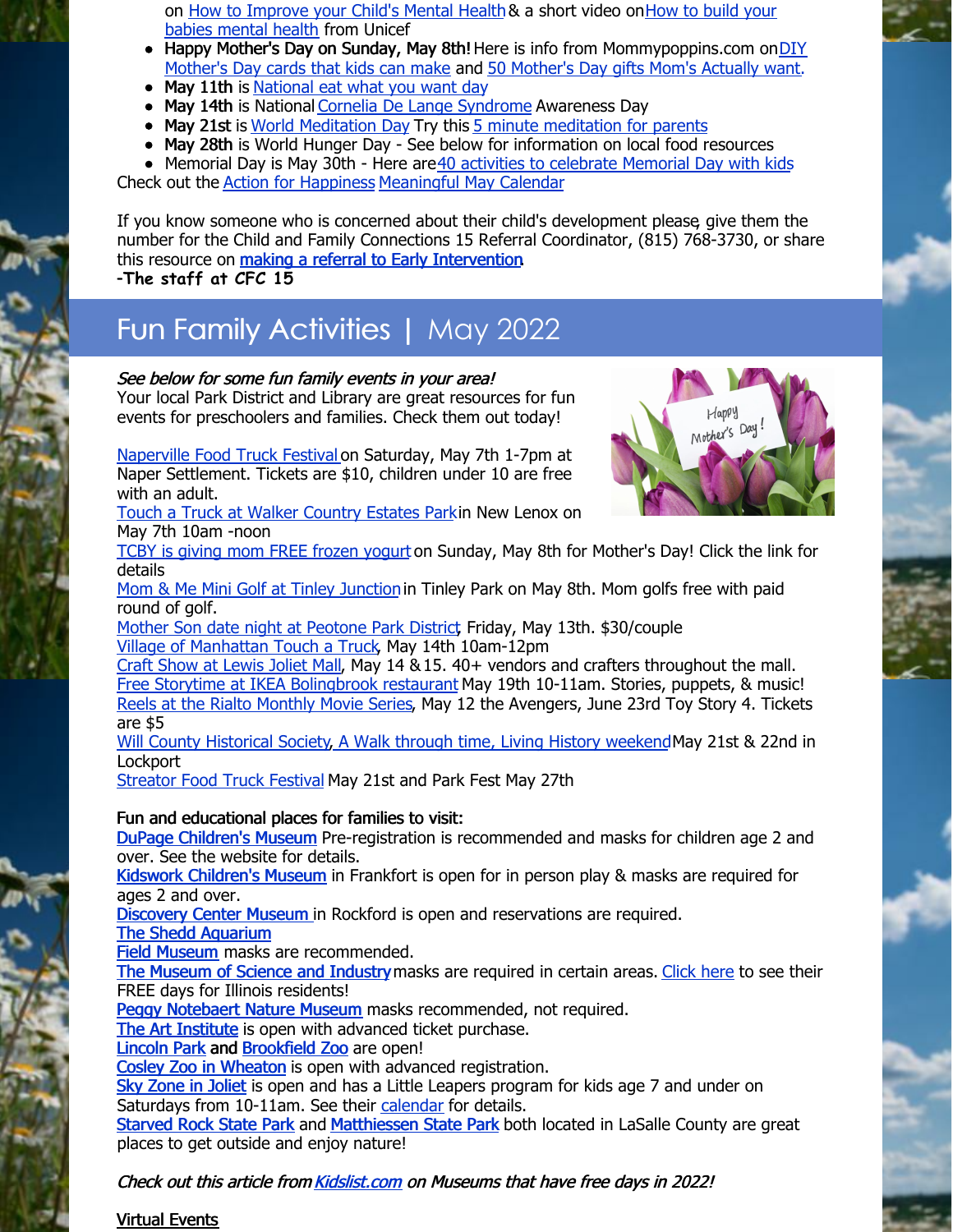- Michaels Crafts stores are hosting free online events for children and adults. Check out their Free Kids club zoom events for Mini [Makers](https://www.michaels.com/onlineclasses?category=Kids#curated_tours_list_name=Michaels_Kids_Club_Online) age 3 and up.
- [Barnes](https://www.youtube.com/playlist?list=PL9abxW7tCFZs3TT-YPnmeE4L1omE7MNN0) and Noble has a you tube [channe](https://www.youtube.com/playlist?list=PL9abxW7tCFZs3TT-YPnmeE4L1omE7MNN0)l with virtual kids story times and many adult book club virtual events as well.

#### Theatres with Sensory Friendly Movie Times

AMC [Theatres](https://www.amctheatres.com/programs/sensory-friendly-films) in New Lenox, Naperville, Lombard and Morris Marcus [Theatres](https://www.marcustheatres.com/marcus-specials/sensory-specific-films/reel-movies-for-real-needs) in Orland Park and Chicago Heights NGC [Cinema](https://ncgmovies.com/sensory-friendly/) in Yorkville [Emagine](https://www.emagine-entertainment.com/theatres/emagine-frankfort/) in Frankfort

Will County Forest [Preserve](https://www.reconnectwithnature.org/news-events/event-calendar) District has an events calendarwith virtual & in-person events for children and families. Such as the Mother's Day [weekend](https://www.reconnectwithnature.org/News-Events/Event-Calendar/May-2022/Mother-s-Day-Weekend-Monee-Reservoir-May-7) at Monee Reservoir on May 7th & 8th and the [Turtles](https://www.reconnectwithnature.org/News-Events/Event-Calendar/May-2022/Turtles-Rock) Rock event on May 22nd at Isle a la cache museum

#### Check out the following websites to find fun family events in your area:

- For fun family events in the Chicagoland area go to Chicago [Parent.com](https://www.chicagoparent.com/) Check out the Fun things to do with kids in Chicagoland this weekend and read their latest magazine issue "Summer [Unleashed"](https://mydigitalpublication.com/publication/?m=62785&l=1&p=&pn=)
- To find fun [e](https://www.visitchicagosouthland.com/Events#results)vents in the south suburbs go to the Chicago [Southland](https://www.visitchicagosouthland.com/Events#results) visitors bureau
- For events in Will County go to the Visit Will County [website](https://www.visitwill.com/familyfriendly).
- For fun events and parenting tips in LaSalle County go to the Illinois Valley Area Parent [References](https://www.facebook.com/Illinois-Valley-Area-Parent-References-123574421002507/) Facebook page. Also check out the LaSalle County [Calendar](http://www.enjoylasallecounty.com/events/) of Events.
- For fun events in [Kankakee](https://www.visitkankakeecounty.com/Events) County visit the Kankakee County Calendar of Events.

Local Special Recreation Associations are continuing to host virtual events and in-person events. See below for websites of some area Special Recreation Associations:

- River Valley Special Rec [Association](https://www.rivervalleysra.com/) in Bradley
- Lincolnway Special Rec [Association](http://lwsra.org) in New Lenox Check out their Spring-Summer Program Guide
- Northern Will County Special Rec [Association](http://nwcsra.org/) (NWCSRA) in Romeoville. Check out their Summer 2022 [brochure](https://nwcsra.org/wp-content/uploads/2022/04/Summer-2022-Brochure-Updated.pdf) and their [Summer](https://nwcsra.org/wp-content/uploads/2022/03/2022-Summer-Day-Camp-Brochure-Updated.pdf) Day Camp Guide They have a sensory room that is available to reserve for individual use located at 10 Montrose in Romeoville. Check out this great resource! Email Gina [Petkus](mailto:gpetkus@nwcsra.org) for info.
- [SRJC](https://jolietpark.org/special-recreation-of-joliet-channahon) Special Recreation of Joliet and Channahon
- The NorthWest Special Recreation [Association](https://www.nwsra.org/) in Rolling Meadowshosts [online](https://www.nwsra.org/sibshops) [sibshops](https://www.nwsra.org/sibshops) for siblings, who are ages 8-12 year old, of children with disabilities to meet other siblings for peer support and fun! Contact [ljevaney@nwsra.org](mailto:ljevaney@nwsra.org) for more information.

## Important Information on Early Intervention In-Person Visits and Live Video Visits



Updates on In-person Early Intervention visits:

- Illinois Early [Intervention](https://files.constantcontact.com/1edf8441301/58677797-0879-4a89-9308-5f6d51829ec5.pdf?rdr=true) Covid 19 Protocols for Families - updated February 2022
- In-person checklists for Early [Intervention](https://eitp.education.illinois.edu/Files/COVID19/ReEntryChecklists.pdf) providers and for families to help determine if it is safe to have in-person visits.



Live Video Visits are an approved Early Intervention service delivery method, and will remain an opportunity for parents to help their child learn and grow! If your child is waiting for In-Person EI services consider trying Live Video Visits.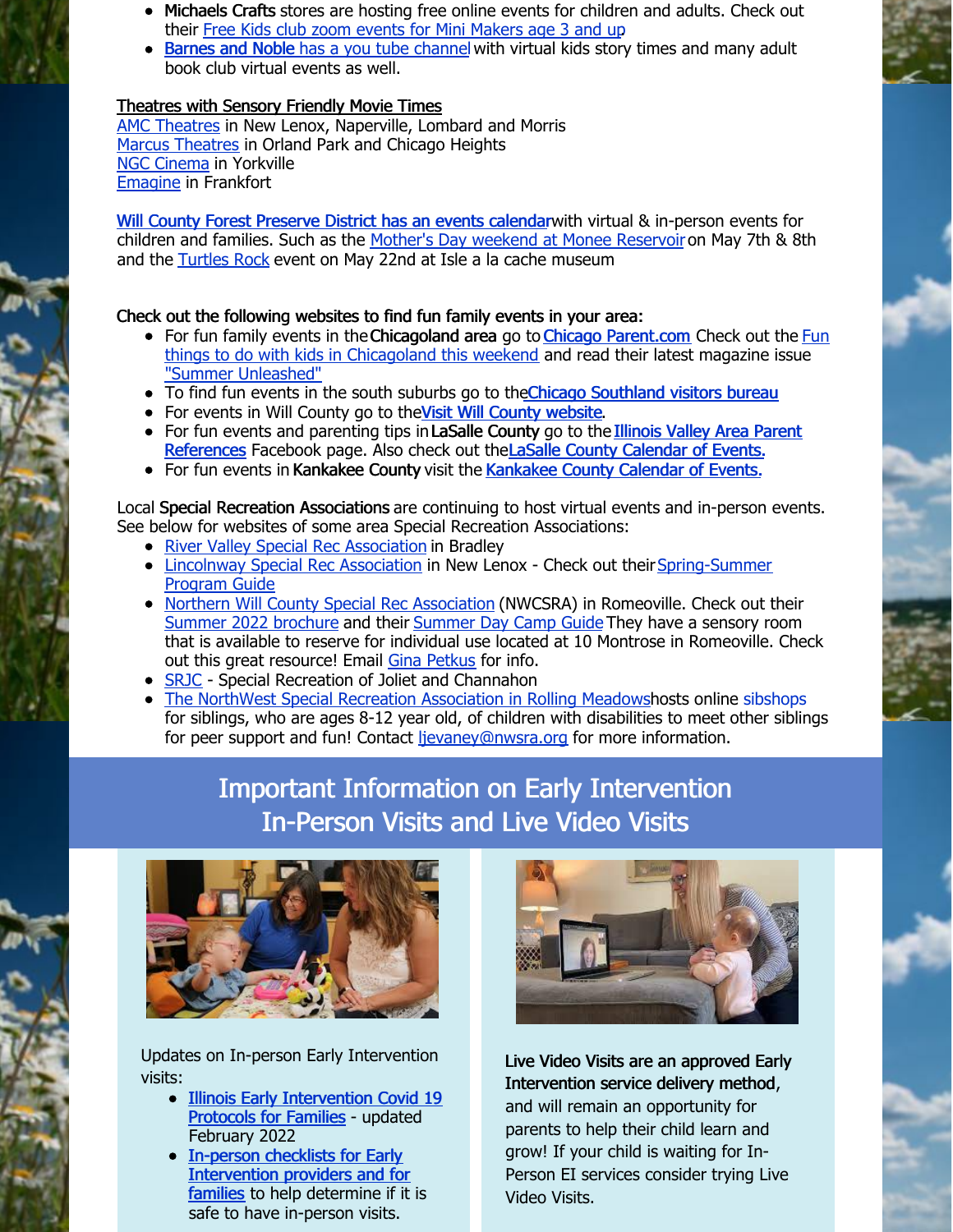- Masks continue to be recommended for all in person visits.
- Live Video Visits (LVV) remain an option for families who do not want to have in-person visits with EI service providers.

If you or a member of your family is sick with any of the symptoms on the checklist please contact your Early Intervention providers and cancel any upcoming in-person visits.

If you have to cancel your In-person visit for any reason, consider trying a Live Video Visit for that week so that you are still able to work with your Early Intervention Provider(s) to support your child. Please reach out to your service coordinator with any questions.

The **Illinois Early Intervention** [Clearinghouse](https://eiclearinghouse.org/resources/techloan/) continues to offer a device loan program for all families in Early Intervention. Available technology includes: Ipads, hotspots, & Ipad stands. To apply to receive a device from the EI Clearinghouse, please complete the Device Loan [Request](https://eiclearinghouse.org/loan/) Form.

#### The Arc of IL has an Assistive

[Technology](https://thearcofillinois.salsalabs.org/consumerstipendtechnology?wvpId=5ef4fe47-9996-4b85-a40b-c3ee919ebb09) Consumer Stipend Program which provides funds to to pay for the assistive technology (Ipads, tablets, laptops etc) needed to attend virtual events and meetings for people with developmental disabilities and their family members.

- Click to download the [application](https://files.constantcontact.com/1edf8441301/534745c6-d22f-48d4-9124-276b0d535ad9.pdf?rdr=true).
- Any questions? Call 815.464.1832 ext 1010.

If you are not sure what to expect during an Early Intervention Live Video visit, the ETCA (Early Childhood Technical Assistance) Center has videos of real families talking about their experiences with Live Video Visits. Click here to be taken to **ETCA Center [youtube](https://www.youtube.com/user/ECTACenter/videos) videos**. These and other videos are also available on the EI [Clearinghouse](https://eiclearinghouse.org/resources/trying-times/) website.

## Do you know someone who needs help with groceries?

# **MY PANTRY<br>EXPRESS**

**My Pantry [Express](https://www.mypantryexpress.org/)** is an online food pantry that gives those in need of food assistance, the opportunity to shop once a week for a variety of free grocery items. Items can be picked up from 3 locations in Will County. Please click the link for details.

**No income or residency restrictions apply.**



The Northern Illinois Food Bank has a list on their website of **[upcoming](https://solvehungertoday.org/get-help/distributions/) Mobil Food Pantries and Pop up Markets listed monthly by county.** Both types of distributions are currently using a drive-thru model. **Everyone is welcome – no ID or referral is needed.**



**Will County has created Food [Access](http://www.willcountyillinois.com/FindFood) Maps** where you can locate food pantries, micro pantries, mobile food pantries, and community gardens in Will and some of the surrounding counties.

**Find Food IL [Community](https://eat-move-save.extension.illinois.edu/#find-food-il) Food map** allows you to search by zip code for food pantries, School meal sites, grocery stores, and SNAP & WIC offices.

To get information or help with your **[SNAP](https://solvehungertoday.org/get-help/snap-food-stamps/)** [\(supplemental](https://solvehungertoday.org/get-help/snap-food-stamps/) nutrition assistance program) application click the link or call 844-600-SNAP.



Come for the Beauty, Stay for the Adventure.

**Will-Grundy Counties**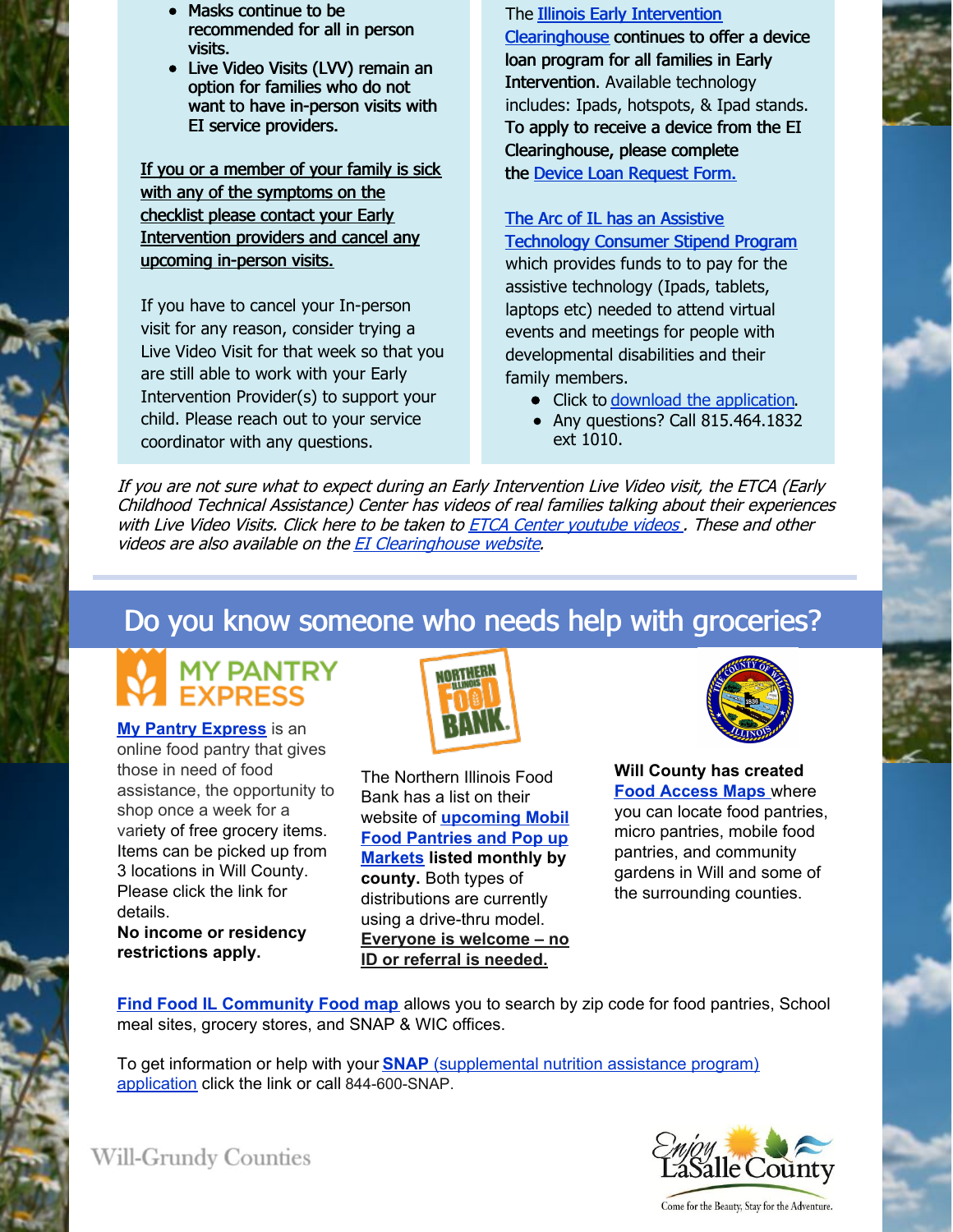

# Family Support Resources For All Areas

## Parent/Family Support Programs:

[Count](https://countthekicks.org/why-we-count/parentacademy/) the Kicks is an app for expectant parents to help monitor their baby's movement in the 3rd trimester. The app is free and available in 12 languages! Click the link to learn more.

Star Net [Region](https://www.swcccase.org/starnet) VI offers workshops and information for parents & professionals who shape the lives of children age 0-5.



Will County Center for [Community](https://wcccc.net/) Concerns in Joliet has many supports for low income families. See below for information on some of their programs or call 815-722-0722:

- [LIHEAP](https://files.constantcontact.com/1edf8441301/e7a430fc-90fe-4d69-9f81-b3ce089e605f.pdf?rdr=true) utility assistance
- Tax [Preparation](https://files.constantcontact.com/1edf8441301/f0ca05b9-531f-4c1a-9e75-79446e710fbe.pdf?rdr=true)
- **Case [Management](https://files.constantcontact.com/1edf8441301/768044b2-6d5a-43c4-b11b-c31f6984ea9c.pdf?rdr=true) services**
- [Scholarship](https://wcccc.net/individual-and-family-assistance/scholarships/) Program for low income students

The Jump Start [homevisiting](https://parentasexpert.com/) Parental Training Programis a parenting enrichment program offered in Will, Grundy & Kankakee counties. It is a free program that offers parent education and family support services throughout pregnancy until their child is 3 years old. In Will and Grundy Counties contact Alyssa at 309-370-9998 or in Kankakee County call Tyler at 815-600 9744 or enroll [online.](https://parentasexpert.com/enroll/) For more information on this great program check out thei[rfacebook](https://www.facebook.com/eastersealsjumpstart) page. See their [current](https://files.constantcontact.com/1edf8441301/e5dcc3c7-3fb1-47fc-850f-d76e0520e2f6.pdf?rdr=true) flyer here.

Easter Seals has aParent's Raising Children with Autism Spectrum Disorders Support Group or other Social [Interaction/Communication](https://files.constantcontact.com/1edf8441301/69174703-1597-4bfd-a0bd-af2e4488c6a5.pdf?rdr=true) Disorder that meets the first Friday of each month 11am-12 pm via Zoom. Email Alicia [ahann@joliet.easterseals.com](mailto:ahann@joliet.easterseals.com) for the zoom link to join the group. They also offer a Spanish [Speaking](https://files.constantcontact.com/1edf8441301/4207b08d-54a4-476f-a82a-9080e6ccc8ea.pdf?rdr=true) group that meets weekly on Fridays at 3pm.

Easter Seals is offering Free walk in mental health [screenings](https://files.constantcontact.com/1edf8441301/826f8aa6-9caf-4eb5-b2b2-60e2f2ac05be.pdf?rdr=true) for childrenage 1-17 years old. Following the screening, families will be provided with information, resources, & tools if needed. Screenings are held the 2nd Friday of every month from 9am-11am, or to schedule a virtual appointment call 815-927-5466. [Screenings](https://files.constantcontact.com/1edf8441301/2149bfdf-ce09-48e5-85ad-9e9f4a88636d.pdf?rdr=true) are also offered in Spanish.

Erikson Center for [Children](https://www.erikson.edu/center-children-families/) and families is offering in-person and **virtual mental health services** to parents, caregivers, and children focusing on prenatal to 5 years old. Services available in English and Spanish. For more information contact their intake line at 312-709- 0508 for English and 312-934-6446 for Spanish.

**[Chicago](https://chicagofeedinggroup.org/) Feeding Group** is nonprofit organization dedicated to supporting families with children who struggle to eat. The offer workshops for parents and have several Free [on-demand](https://chicagofeedinggroup.thinkific.com/) webinars.

The Special Fathers [Network](https://21stcenturydads.org/) is a Dad to Dad mentoring program for fathers raising children with special needs. They host zoom calls on the 1st and 3rd Tuesday of each months for Dads to connect. Click here to view the list of previous and [upcoming](https://21stcenturydads.org/zoom-calls/) zoom calls.

## Educational & Informative webinars for parents & caregivers:

Chicago Parent [Magazine](https://www.chicagoparent.com/parented-talks/) is hosting ParentEd Talks, a FREE virtual speaker series featuring some of the nation's top parenting experts! Virtual events are through June 2022. Click the link for more information and to register. There are two more talks on May 17th & June 7th.

llinois School for the Visually [Impaired](https://www.dhs.state.il.us/page.aspx?item=129866) has a listing of recorded zoom webinars. These webinars are free for families and professionals who are interested in learning more about children's eye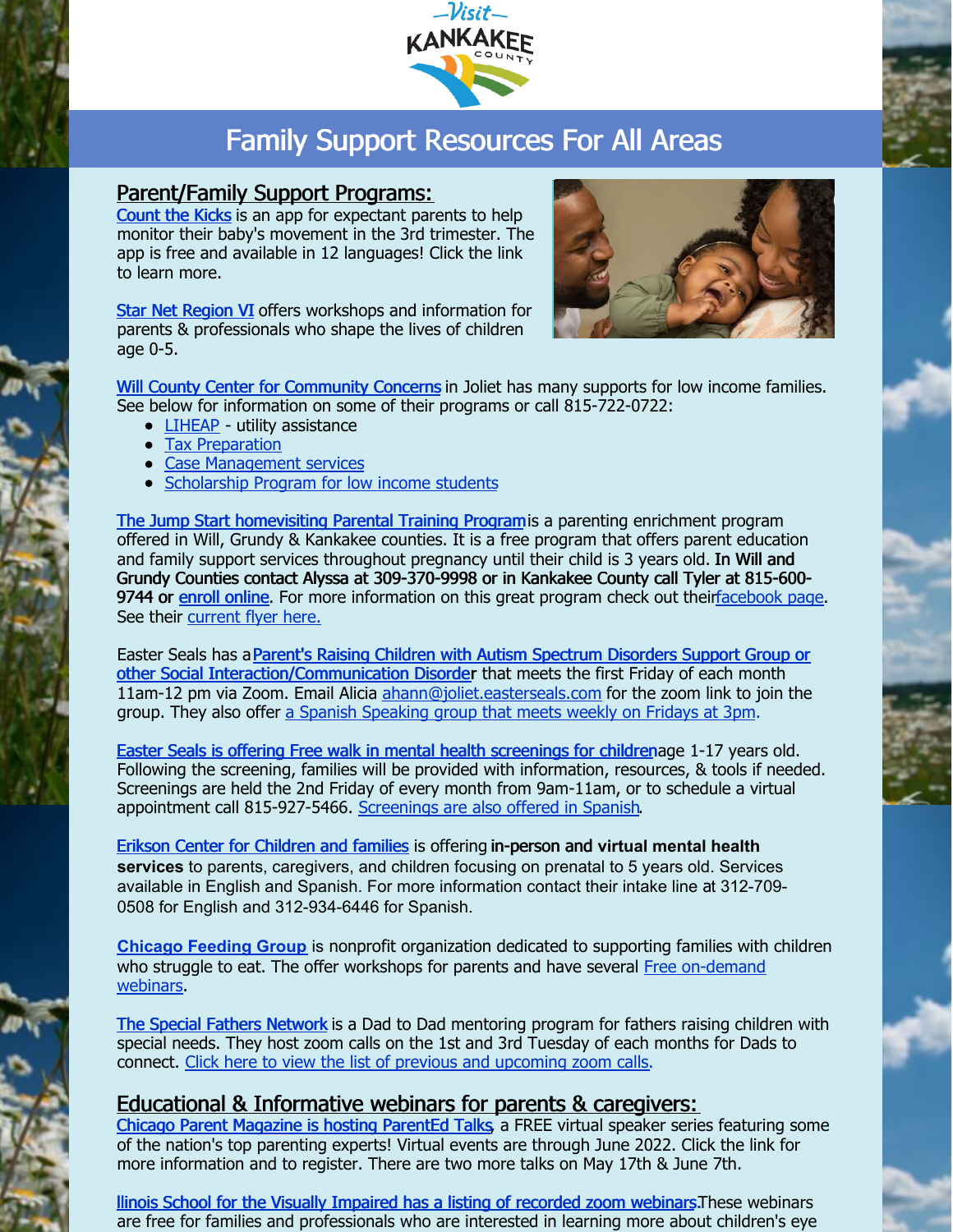conditions. Also check out their [facebook](https://www.facebook.com/Opening-Doors-Illinois-School-for-the-Visually-Impaired-1401449480093203/) page for info.

Be Strong [Families](https://www.bestrongfamilies.org/covid-19-support) has a [webinar](https://www.bestrongfamilies.org/covid-19-support) series for parents to help them stay strong and positive for themselves and their children. Past webinars are also available to view. Click the link for more information or to register. Registration information is in English and Spanish.

To view additional informational online resources for families related to Early Intervention and Child Development please click [here.](https://files.constantcontact.com/1edf8441301/e17c0c9f-1fa0-4f5e-b0b2-d6616aeefd27.pdf?rdr=true)

## COVID-19 Information



All Illinois residents age 5 and over are eligible for the Covid vaccines. For those interested in learning more about the COVID-19 vaccine and its availability in your area, go to [https://coronavirus.illinois.gov](https://coronavirus.illinois.gov/s/)

[COVID.gov](https://www.covid.gov/) is a new website where you can enter your county and then get information on nearby locations for masks and respirators, vaccines and boosters, as well as testing and treatment options.

The Illinois [Department](https://www.dph.illinois.gov/covid19) of Public Health website is a resource for information on the current regional COVID 19 conditions and the activities permitted within each region.

You may also access information on the vaccine from your local Health Department.

- Will County Health [Department](https://willcountyhealth.org/)
- Grundy County Health [Department](https://www.grundyco.org/health/)
- Kankakee County Health [Department](https://www.kankakeehealth.org/covid-19-response-and-recovery/for-individuals/)
- LaSalle County Health [Department](https://lasallecounty.org/covid-vaccine-2/)

#### Information to support families:

• Call 4 [Calm](https://namiillinois.org/call4calm-emotional-support-line/) - text TALK to 552020 for English or HABLAR for Spanish if you or a loved one are struggling with stress related to the pandemic. Individuals can also text 5-5-2-0-2-0, with keywords such as "unemployment" or "food" or "shelter" and will receive information on how to navigate and access supports and services. This is free and available 24 hours a day, seven days a week.



**WILL COUNTY RESIDENTS** Improve local health response, share your thoughts #vourvoicematters **SURVEY IN ENGLISH:** 

## 2022 Will County Community Themes and Strengths **Survey**

**If you are a Will County resident please take this 15 minute [Community](https://www.surveymonkey.com/r/MQYJHP9) Survey about health in your town.**

**The Community Survey is part of an initiative by the MAPP Collaborative conducted every 3 years to assess and address public health and community wide inequities, vulnerabilities and readiness to handle emerging public health threats and link individuals to essential public health services.**

**Will County residents are encouraged to participate in this survey, provided in [English](https://www.surveymonkey.com/r/MQYJHP9) and [Spanish](https://www.surveymonkey.com/r/9MCPGSP). Your experience within this community will provide the detailed information to make key improvements. Thank You!**

**[https://www.surveymonkey.com/r/MQYJHP9](https://nam02.safelinks.protection.outlook.com/?url=https%3A%2F%2Fwww.surveymonkey.com%2Fr%2FMQYJHP9&data=04%7C01%7Cmvalerius%40svcincofil.org%7C20f2592aed554e29e3f908d9e04977b6%7C5fe5524d9dfd41fb860fb2929134339b%7C0%7C0%7C637787428469212153%7CUnknown%7CTWFpbGZsb3d8eyJWIjoiMC4wLjAwMDAiLCJQIjoiV2luMzIiLCJBTiI6Ik1haWwiLCJXVCI6Mn0%3D%7C3000&sdata=7O2rlp%2Bl3HguJw%2FNZcbup1gvGK6gW1rV6nc%2B9RNB6bs%3D&reserved=0)** (English) **[https://www.surveymonkey.com/r/9MCPGSP](https://nam02.safelinks.protection.outlook.com/?url=https%3A%2F%2Fwww.surveymonkey.com%2Fr%2F9MCPGSP&data=04%7C01%7Cmvalerius%40svcincofil.org%7C20f2592aed554e29e3f908d9e04977b6%7C5fe5524d9dfd41fb860fb2929134339b%7C0%7C0%7C637787428469212153%7CUnknown%7CTWFpbGZsb3d8eyJWIjoiMC4wLjAwMDAiLCJQIjoiV2luMzIiLCJBTiI6Ik1haWwiLCJXVCI6Mn0%3D%7C3000&sdata=K59kl0APK0BNUv%2BAaW2nRzHMAX%2BW8AwsyMtvdFWw0DA%3D&reserved=0)** (Spanish)